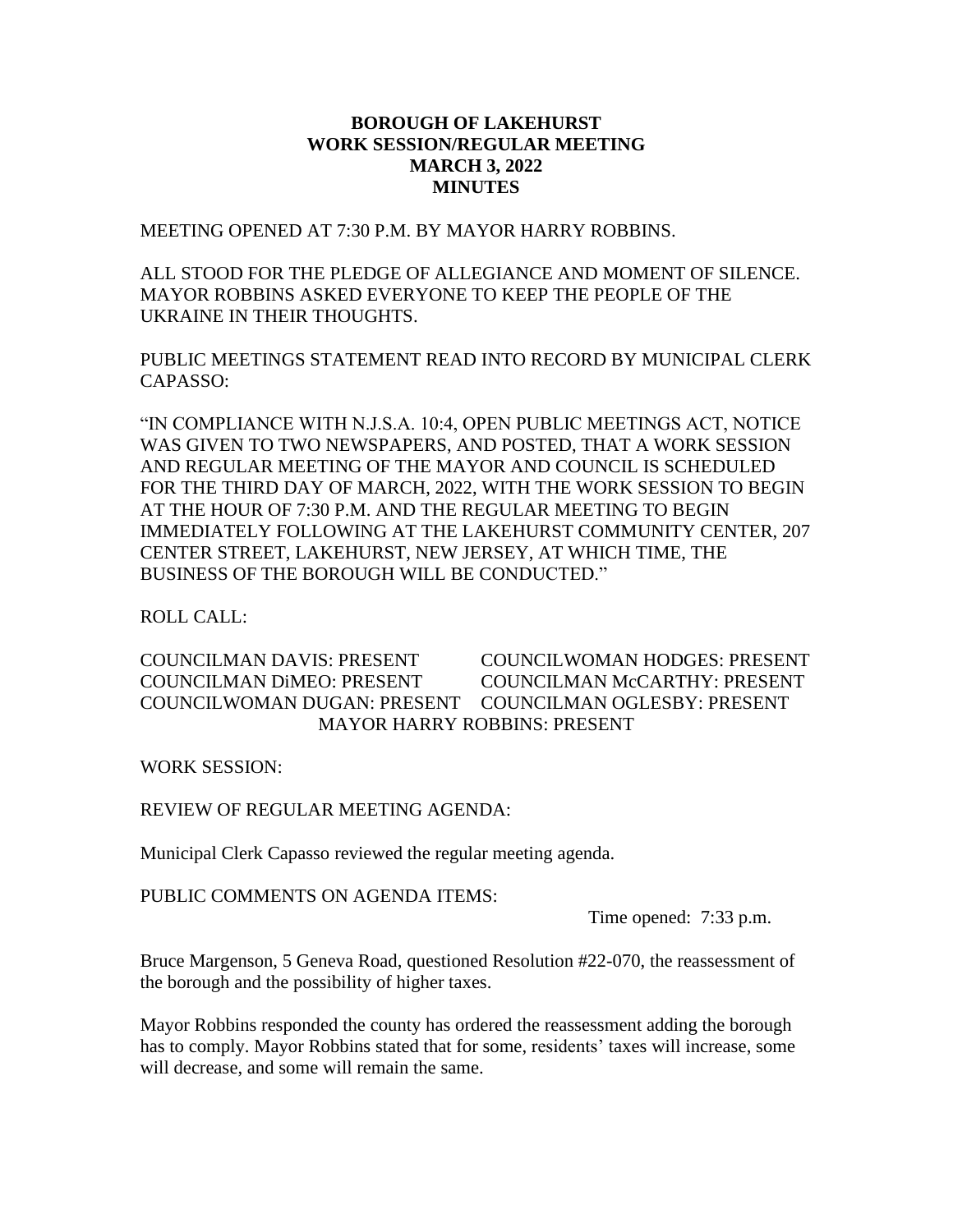Mr. Margenson questioned Resolution #22-071, the Public Agency Compliance Officer.

Municipal Clerk Capasso answered a Public Agency Compliance Officer is responsible for administrating contracting procedures pertaining to equal employment opportunity regarding both the borough and vendors with public contracts with the borough.

Time closed: 7:35 p.m.

Councilwoman Hodges reported that she had spoke with the Tax Assessor, Martin Lynch, who suggested having a public meeting for questions and answers regarding the reassessment.

Mayor Robbins welcomed the idea and suggested inviting Mr. Lynch to a council meeting.

Mrs. Hodges stated the borough has functioned well in the absence of a business administrator but would like the governing body to consider a business manager or coordinator. Mrs. Hodges also stated that position would not be a supervisor but would be that one-point person for everything happening in the borough. Mrs. Hodges further stated that this does not have to be done this year but perhaps some time "down the road".

Mayor Robbins asked where the job title of Borough Supervisor falls under in regard to Civil Service.

Councilwoman Dugan responded the job title is non-competitive.

Mrs. Hodges stated she would like the governing body to "step out of the box" and to start formulating parameters for this position adding it does not have to be the same terms as it has been in the past.

Mayor Robbins stated the position would be part-time.

Council President Oglesby stated municipalities are mandated by law to reassess every ten years or when the assess value is different than the appraise value by a significant proportion. Mr. Oglesby also stated the idea is when the assessments of the homes go up, the tax rate goes down adding the borough needs a certain amount of money to run, that will not change, the reassessment just reapportions the shares. Mr. Oglesby further stated the taxes might go up slightly if an addition was added to the home or if major improvements were done. Mr. Oglesby went on to say if the borough assesses enough, taxes stay the same adding ideally one-third of the homes will go up, one-third will go down, and one-third will remain the same.

Councilman Davis reported the Car Show Committee had their first reorganization meeting last night adding it was asked if there will be a rain date for the July 2<sup>nd</sup> Car Show.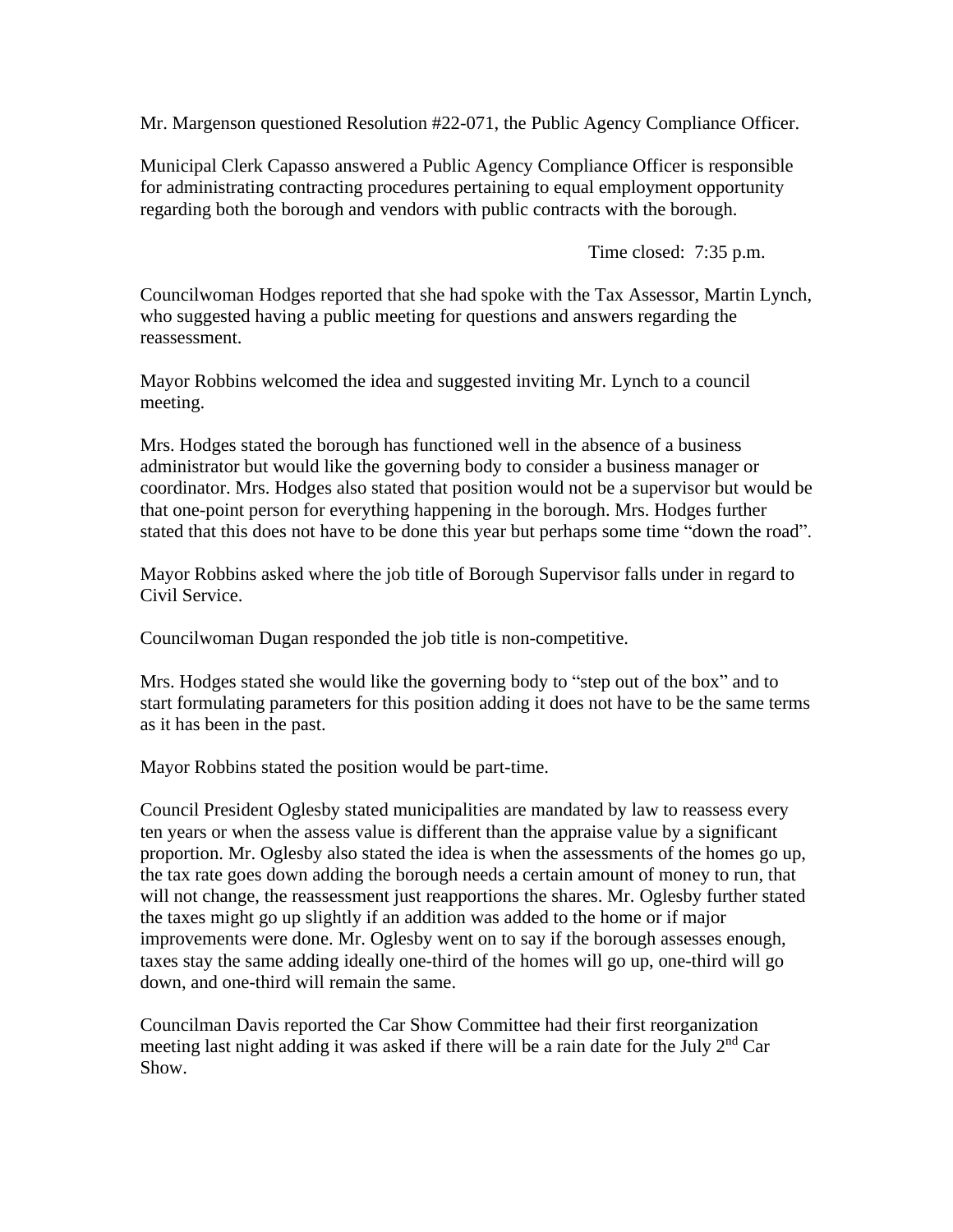Mayor Robbins stated the 100<sup>th</sup> Anniversary Committee meeting is Monday, March  $7<sup>th</sup>$ , adding the rain date will be discussed.

### ADJOURNMENT OF WORK SESSION:

Motion by: James Davis Seconded by: Bernadette Dugan To adjourn work session. Roll call vote held. All votes affirmative.

## APPROVAL OF MINUTES:

Motion by: Bernadette Dugan Seconded by: Brian DiMeo To approve minutes of February 17, 2022 Regular Meeting. Roll call vote held. All votes affirmative with the exception of Councilman McCarthy who abstained due to his absence at the February  $17<sup>th</sup>$  regular meeting.

#### CONSENT AGENDA:

All matters to be considered to be routine in nature and will be enacted by one motion. There will be no separate discussion of these items. If any discussion is desired by Council, that particular item will be removed from the Consent Agenda and will be considered separately.

#### A. RESOLUTIONS:

- 1. Resolution #22-068 re: Payment of Bills
- 2. Resolution #22-069 re: Authorizing the Tax Assessor to Apply for Reassessment of the Borough of Lakehurst
- 3. Resolution #22-070 re: Transfer (Current Fund)
- 4. Resolution #22-071 re: Appointment of Public Agency Compliance Officer
- 5. Resolution #22-072 re: Borough of Lakehurst as a Stigma-Free Zone
- 6. Resolution #22-073 re: Person-to-Person transfer of liquor license of Lakehurst Pizzeria Inc. to Hanger 21 Inc

# B. ORDINANCES APPROVED ON FIRST READING:

"AN ORDINANCE OF THE BOROUGH OF LAKEHURST, IN THE COUNTY OF OCEAN, NEW JERSEY, PROVIDING FOR A SPECIAL EMERGENCY APPROPRIATION OF \$54,395 FOR THE PREPARATION AND EXECUTION OF A COMPLETE PROGRAM OF REASSESSMENT OF REAL PROPERTY FOR USE OFTHE LOCAL ASSESSOR OF THE BOROUGH OF LAKEHURST, IN THE COUNTY OF OCEAN, NEW JERSEY" (#2022-02)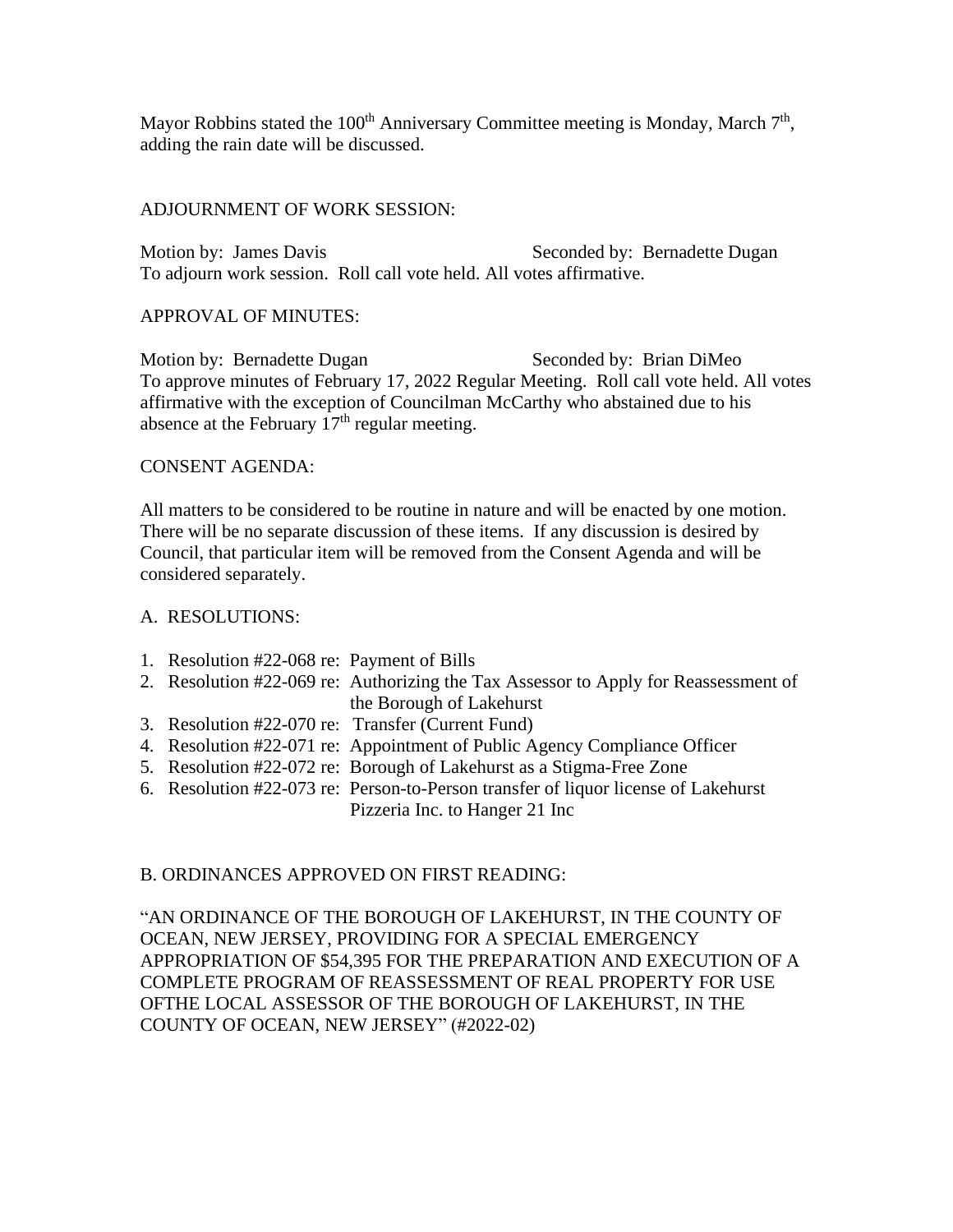Motion by: Patricia Hodges Seconded by: James Davis To approve consent agenda. Roll call vote held. All votes affirmative.

## COMMITTEE/COUNCIL REPORTS:

Councilwoman Hodges reported the Ordinance Committee has finished reviewing the Land Use Ordinances and have submitted it for codification and added the committee is waiting on the General Ordinance to come back so that the governing body can adopt. Mrs. Hodges commended Mayor Robbins, Council President Oglesby, and Municipal Clerk Capasso for all their effort and hard work and added the outcome will definitely pay off.

Councilman DiMeo reported the Youth and Recreation Committee will resume their meetings this coming Monday at 7:00 p.m. at the Community Center.

Councilman Davis reported the Public Works Committee met with Dave Winton, Public Works Department Head, and added Mr. Winton reported the pavilion at the lake will be repaired in-house. Mr. Davis also reported trees will be planted along Union Avenue this April. Mr. Davis stated the planting of ten trees will also be completed in-house saving the borough \$6000.00. Mr. Davis also stated the electrical boxes that are functioning will stay and the ones that are in disrepair will be cut off and be replaced with junction boxes so if needed "down the road" they can be replaced adding the electrical boxes came in handy for many functions such as decorating the trees during the holiday season. Mr. Davis further stated the Chief Financial Officer, Wayne Sibilia, had told Mr. Winton that money will be available to order the trees.

Councilwoman Dugan added that ten trees will show "good faith" effort to the residents adding the borough can add more trees once there is money available in the budget.

Mayor Robbins asked the Finance Committee to reach out to Mr. Sibilia in regard to money that is available to replace the trees.

Ms. Dugan stated the trees need to be ordered by April  $1<sup>st</sup>$  due to the arborer not selling after that date.

Mayor Robbins asked about removing the sidewalk.

Mr. Davis responded that the sidewalks are no longer needed to be removed adding once the stump is removed, the tree can go in the exact place. Mr. Davis stated the Public Works can install a watering system; this allows deep watering to the tree's roots.

Ms. Dugan added the watering system, also know as Tree IV, can be made by Public Works adding the cost would be \$25.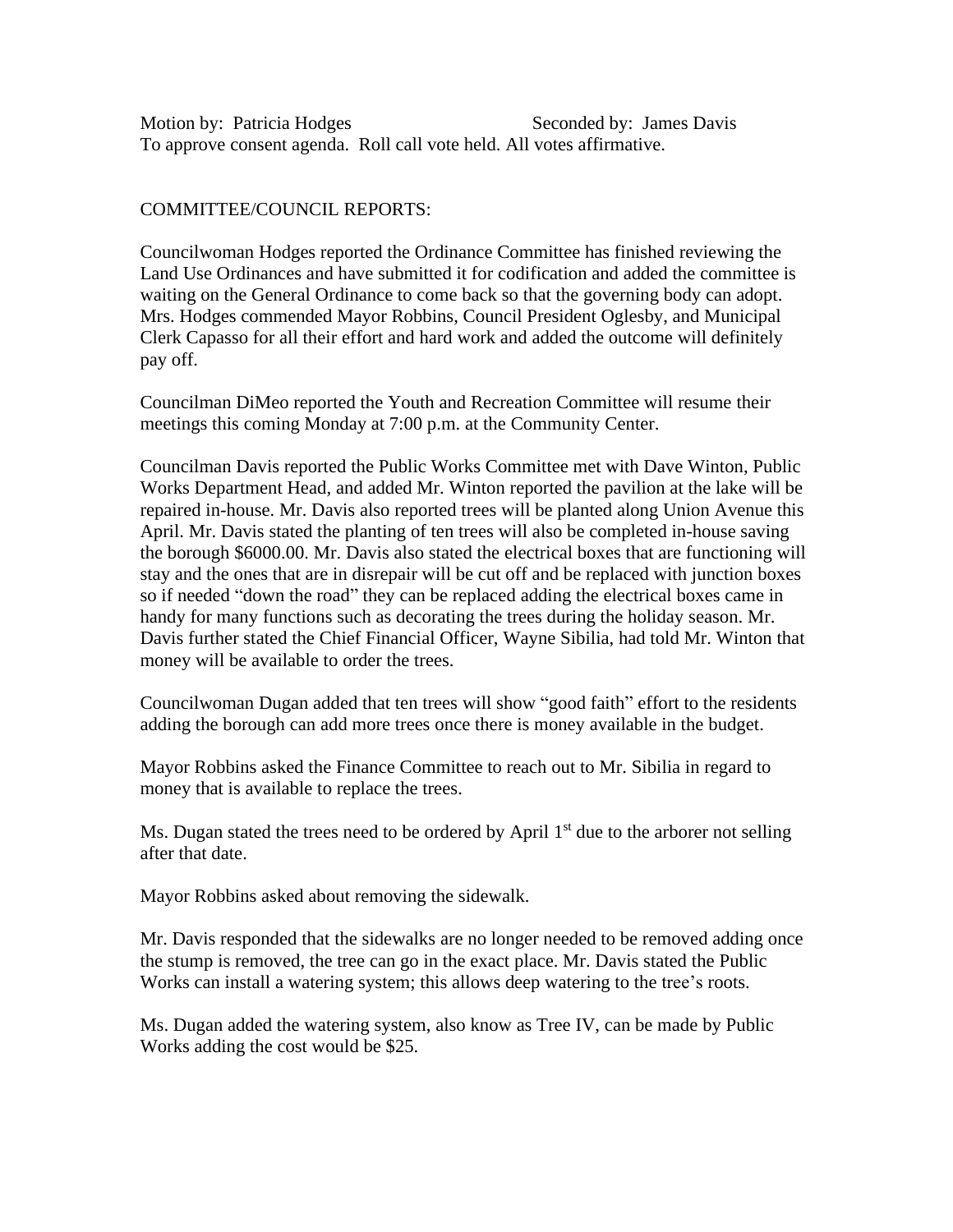Council President Oglesby stated the company he met with last year suggested removing the sidewalk so to enlarge the area for the trees and fill in with cobblestone so that the water can filter through.

Mr. Davis stated Mr. Winton felt the area that is in place now will work for the trees.

Councilman McCarthy reported the Police Department's grant radios that were received through the Homeland Security 2021 grant have been commissioned. Mr. McCarthy also reported Chief Kline has applied and submitted for the 2022 grant for two more radios and added that police will be static for a five-year period.

Mr. McCarthy stated he received the current rooster and an officer list from the Fire Department.

Mr. McCarthy also stated the Board of Education meeting had first reading of the Policies and Regulations as well as Professional Development approvals.

## MAYOR COMMENTS:

Mayor Robbins announced the county will start paving Union Avenue on May 12<sup>th</sup> lasting through June  $17<sup>th</sup>$  and Center Street on April  $18<sup>th</sup>$  through May  $15<sup>th</sup>$ .

#### COMMENTS FROM PUBLIC:

Time opened: 7:53 p.m.

Bruce Margenson, 5 Geneva Road, thanked Councilwoman Hodges for completing the review of all the ordinances.

Mr. Margenson asked if the county will be paving Union Avenue in the evening or during the day.

Mayor Robbins responded it will be during the day adding traffic will be directed accordingly.

Mr. Margenson questioned the cannabis businesses.

Mayor Robbins answered the state is granting cultivation licenses now and retail licenses application are being accepted by the state on March  $15<sup>th</sup>$ .

Mr. Margenson asked if the borough granted a consumption area for cannabis.

Mayor Robbins replied the borough did not grant consumption of cannabis on public property.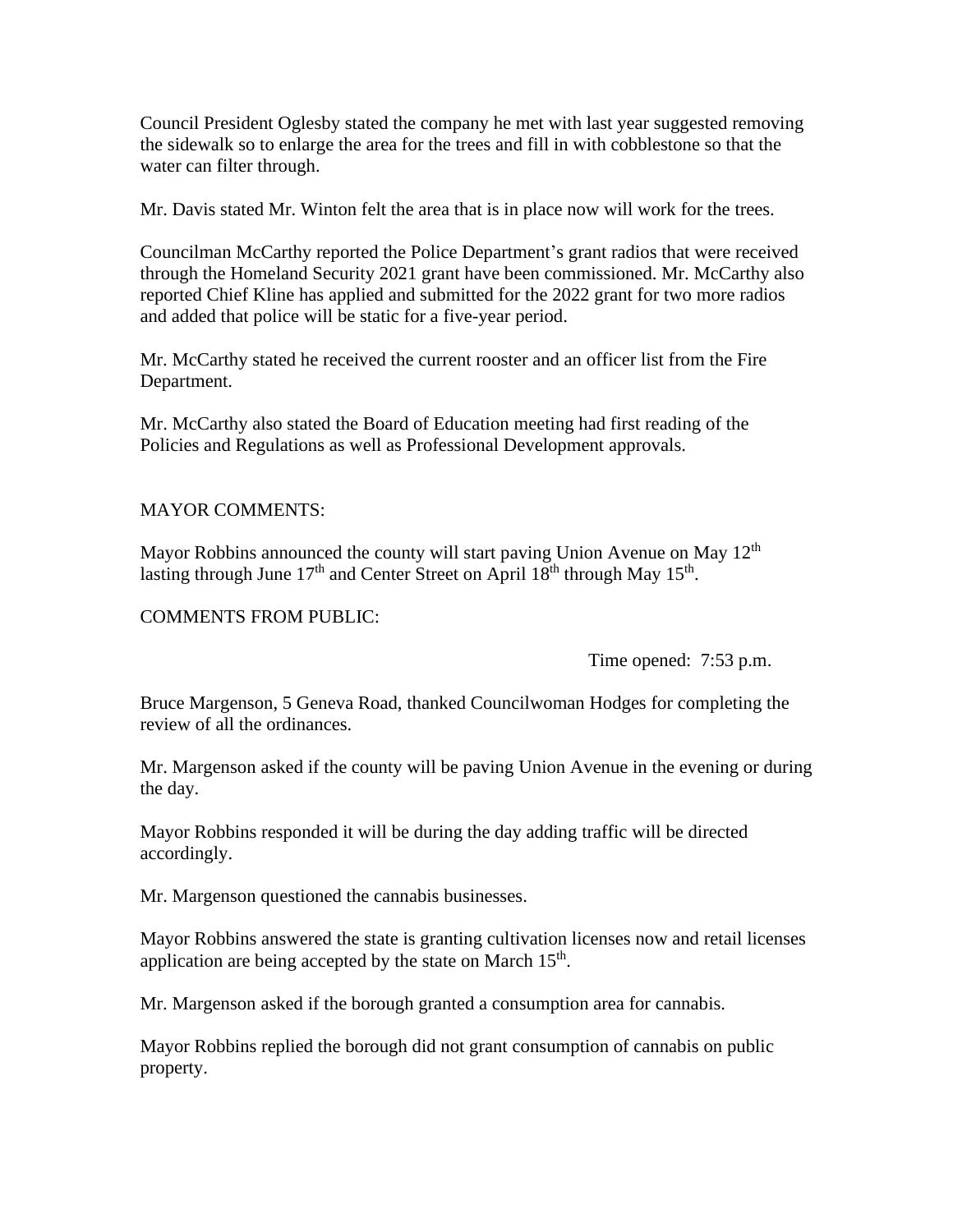Council President Oglesby stated that he and a few other members of the council attended a webinar in regard to the legalization of cannabis that had useful information. Mr. Oglesby stated the webinar was a reinforcement of everything the borough has done in preparation for the cannabis businesses is correct.

Joel Merkin, 17 Lake Shore Drive, commented with the state of the economy, prospects of this getting worse, and the cost of living going up a lot, is there any possibility of putting off the reassessment of homes.

Mayor Robbins responded it is not the borough's choice adding it was mandated by the county.

Councilman DiMeo echoed Council President Oglesby and added the last time the borough was reassessed was ten years ago. Mr. DiMeo stated the value of homes have increased yet the assess value has not, the assessment will bring homes assess value into what is current. Mr. DiMeo also stated that when the new reassess value comes back, the county will give the borough an overall borough value, the actual tax rate will most likely go down to align with the tax amount needed to run the borough. Mr. DiMeo further stated that some homes will see a tax increase, some will see a tax decrease, and some will see no change.

Time closed: 7:59 p.m.

CLOSED SESSION:

Municipal Clerk Capasso reads resolution to go into closed session:

# **RESOLUTION**

**WHEREAS,** Section 8 of the Open Public Meetings Act, Chapter 231, P. L. 1975, permits the exclusion of the public from a meeting in certain circumstances, **and**

**WHEREAS,** this public body is of the opinion that such circumstances presently exist.

**NOW, THEREFORE, BE IT RESOLVED** by the Mayor and Council of the Borough of Lakehurst, County of Ocean, State of New Jersey, as follows:

The public shall be excluded from discussion of and action upon the hereinafter specified subject matter.

The general nature of the subject matters to be discussed is as follows:

# PERSONNEL MATTERS